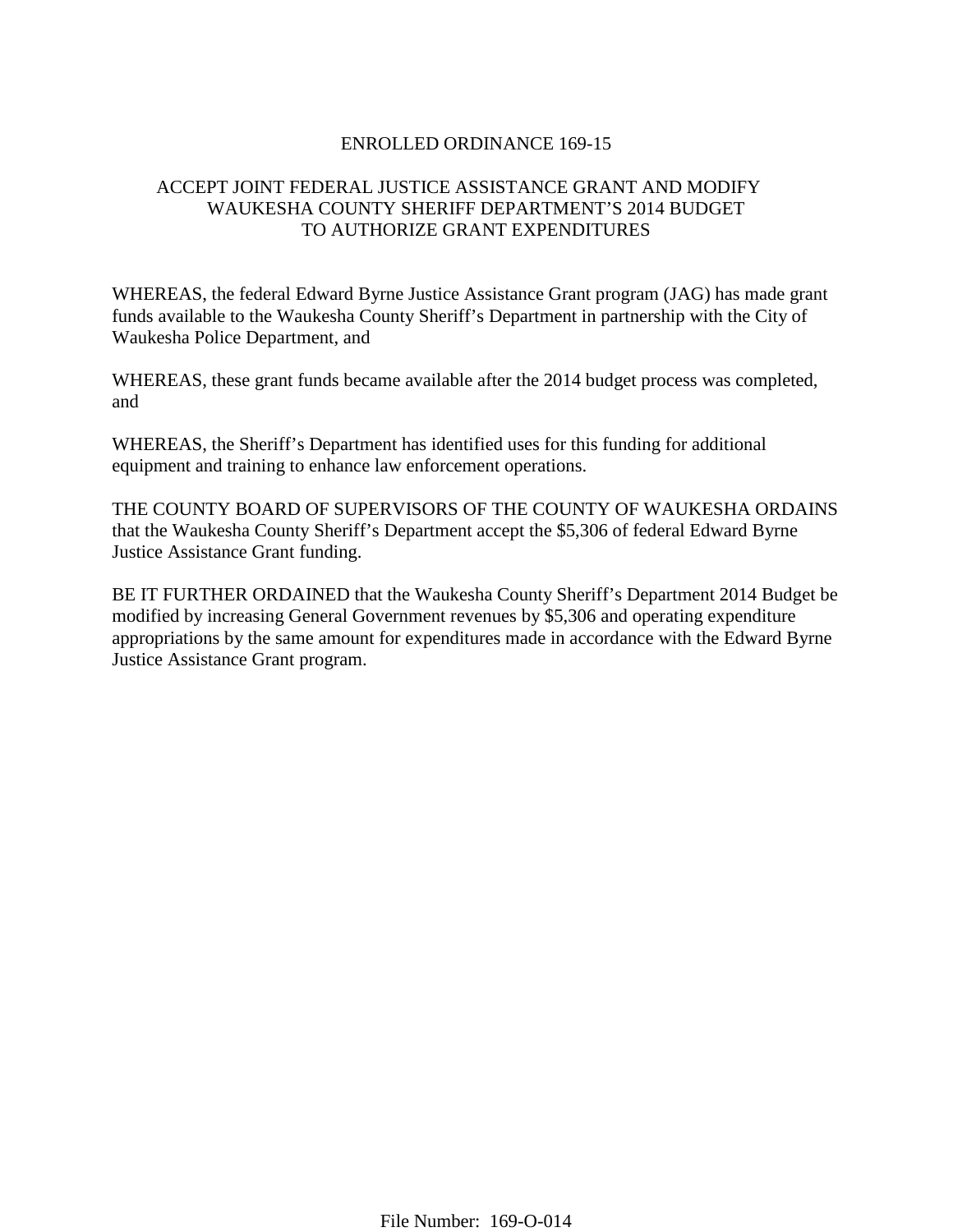#### Fiscal Note

#### ACCEPT JOINT FEDERAL JUSTICE ASSISTANCE GRANT AND MODIFY WAUKESHA COUNTY SHERIFF DEPARTMENT'S 2014 BUDGET TO AUTHORIZE GRANT EXPENDITURES

This ordinance authorizes the appropriation of \$5,306 of Edward Byrne Justice Assistance grant award funds in the Sheriff's 2014 Budget in partnership with the City of Waukesha Police Department. The City will act as the grant fiscal agent and will provide the County with the funds to purchase equipment (identified below) to enhance law enforcement operations. Operating impacts, estimated to be nominal for the purchases, will be absorbed within the Sheriff Department's base budget. The equipment identified will not be added to an equipment replacement plan and any future replacement will not be levyfunded. No County indirect costs are covered by this grant funding.

The Department's cost estimates related to this ordinance are as follows:

| Description                                                                          | Amount  |
|--------------------------------------------------------------------------------------|---------|
| Training for two computer forensics staff.                                           | \$4,000 |
| Equipment for the computer forensics unit including an additional laptop, additional | \$1,306 |
| printer and recording software.                                                      |         |
| Total                                                                                | \$5,306 |

Linda Withowski

Linda G. Witkowski Budget Manager 4/24/2014 BAJ# 2014-00003368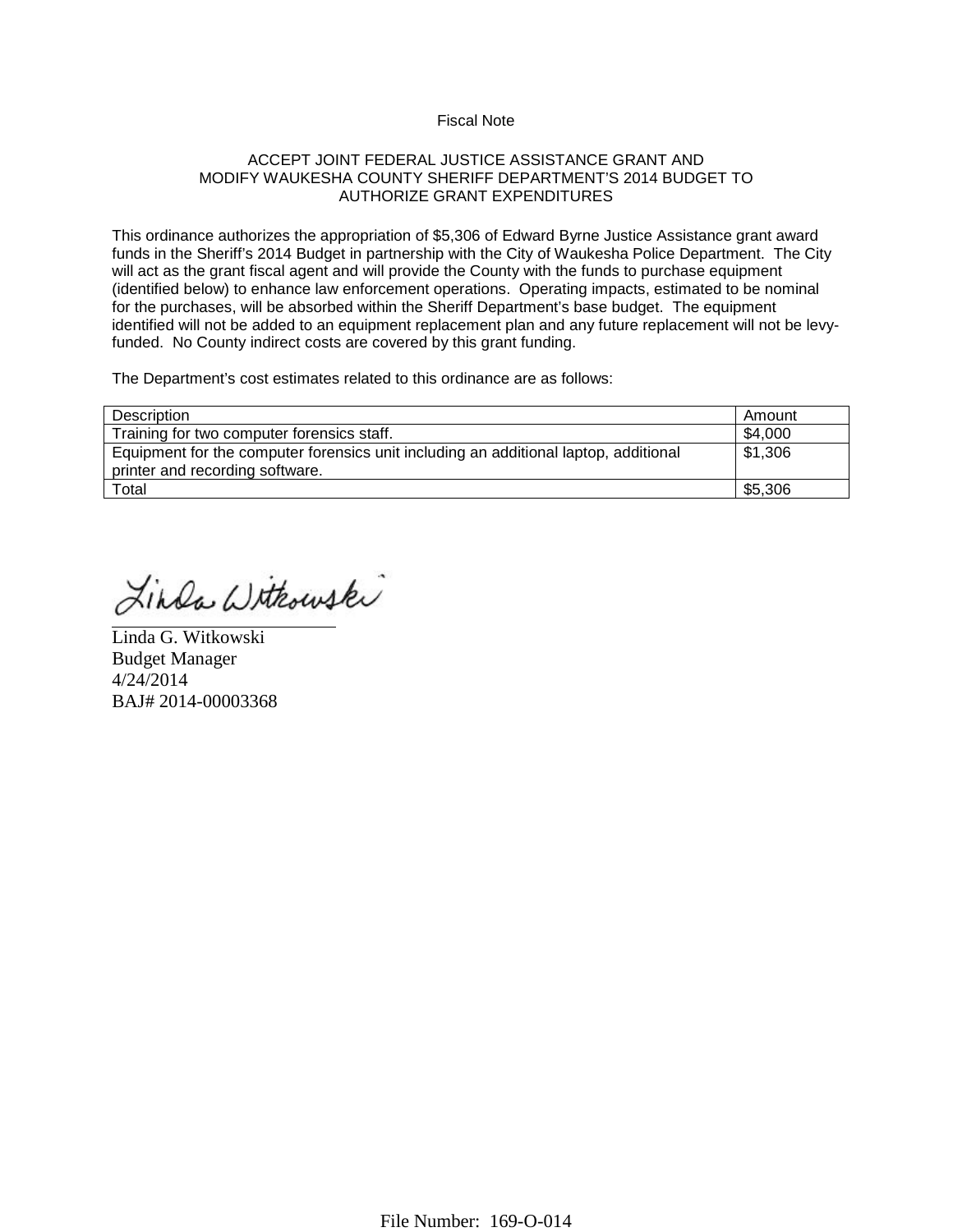# ACCEPT JOINT FEDERAL JUSTICE ASSISTANCE GRANT AND MODIFY WAUKESHA COUNTY SHERIFF DEPARTMENT'S 2014 BUDGET TO AUTHORIZE GRANT EXPENDITURES

Approved By: Judiciary & Law Enforcement Committee

Peter M. Wolff, Chair

(Jim Batzko

Janel Brandtjen

Mchael A. Crowely

athleen M. Cummings

obert L. Kolb

 $\mathcal{L}$ Carl Pettis

Approved By: **Finance Committee** 

kimi  $\omega$ 

James A. Heinrich, Chair

Eric Highum

Richard Morris

**Larry Nelson** 

uane E. Paulson

**Steve Whittow** 

hupo William J. Zaborowsł

The foregoing legislation adopted by the County Board of Supervisors of Waukesha County, Wisconsin, was presented to the County Executive on:

Date: Kathleen Novack, County Clerk

The foregoing legislation adopted by the County Board of Supervisors of Waukesha County, Wisconsin, is hereby:

Approved: Vetoed:  $b - 2 -$ 

Date:

Daniel P. Vrakas, County Executive

169-O-014